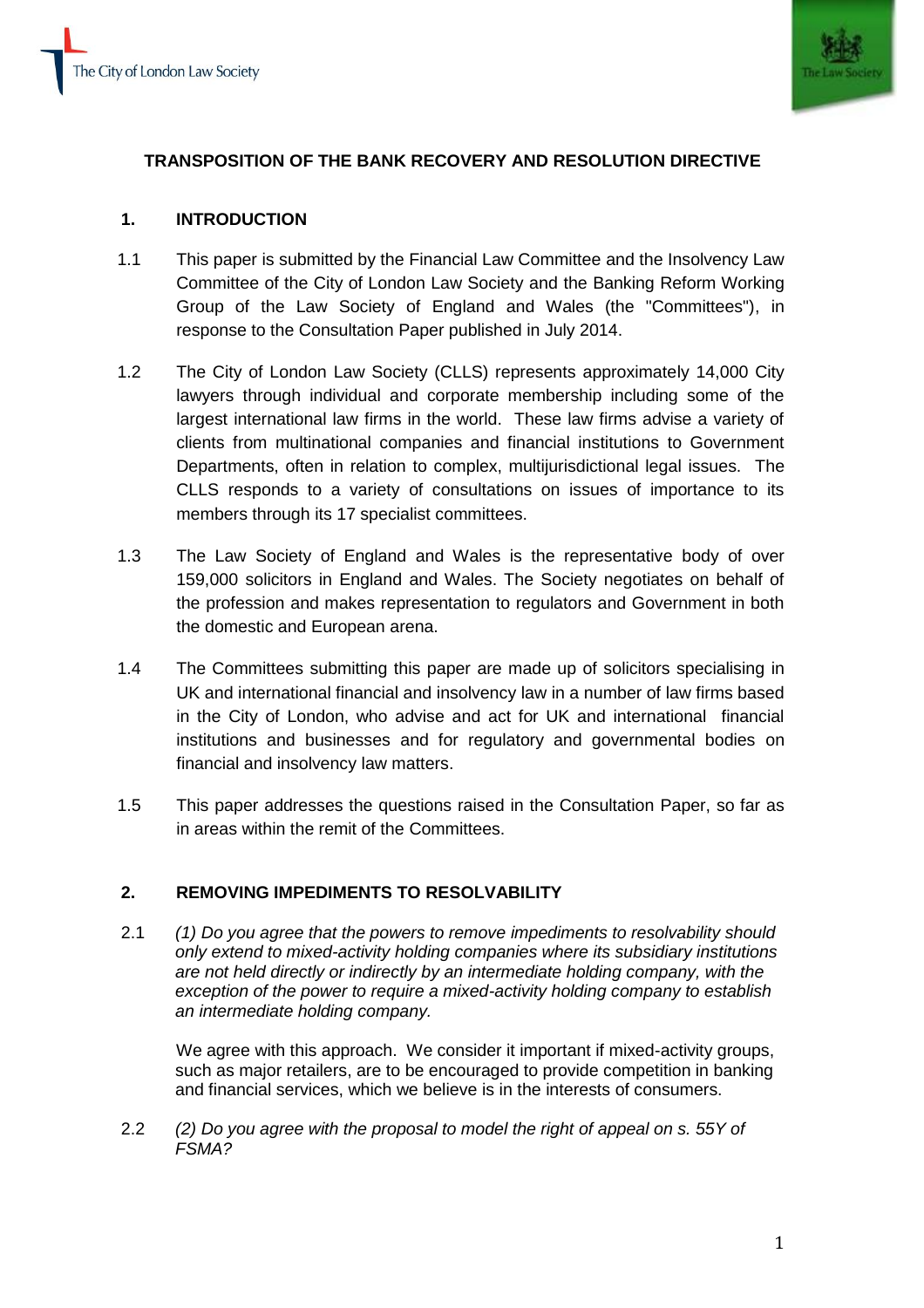Yes.

### 2.3 (3) *Should the Bank of England be given a direct enforcement power in relation to resolution?*

Provided that the PRA has a full set of enforcement powers in relation to resolution, we are not clear why the Bank also needs such powers. It is confusing if more than one authority had concurrent powers and we suggest that if the Bank of England is given powers in this area, it is essential that rules are put in place to ensure that there can be no confusion and that there is a hierarchy that makes it clear which authority should exercise any particular power in any particular circumstances.

2.4 (4) *Do you have any comments on the features of that enforcement power? Do you agree it should be modeled on the current enforcement powers of the PRA, FCA and Bank under FSMA?*

See answer at 2.3 above. If the Bank of England is given separate enforcement powers they should follow the same format as those of other authorities and a hierarchy for the application of duplicated powers will need to be put in place.

### **3. EARLY INTERVENTION**

3.1 (5) *Do you agree that the power to require the removal of the senior management should be interpreted as relating to those managers directly accountable to the Board?*

We note that the term "senior management" is defined in Article 2(1)(25) to have the same meaning as in Directive 2013/36/EU Article 3(1)(9). This provides the definition "'senior management' means those natural persons who exercise executive functions within an institution and who are responsible, and accountable to the management body, for the day-to-day management of the institution".

While the requirement to be both "responsible and accountable to the management body" suggests that senior management will have direct accountability to the board, it is ultimately a matter for the European Courts whether persons who report indirectly will always be sufficiently distant from the board to fall outside this definition. We agree, however, that the UK's current implementation appears to provide for powers to require the removal of both classes of person and therefore it does not seem necessary to take a concluded review.

### **4. RESOLUTION OBJECTIVES AND THE GENERAL PRINCIPLES OF RESOLUTION**

*4.1 (6) Do you have any observations on the proposed changes to the special resolution objectives?* 

We do not think the references to the UK in revised objectives 1, 2 and 3 are consistent with the BRRD, because they appear to require the UK authorities to act only in the interests of the UK. The BRRD at recital 3 notes the integrated nature of the EU's financial markets and at Article 14 effectively requires resolution authorities to take a broader perspective than that of a single Member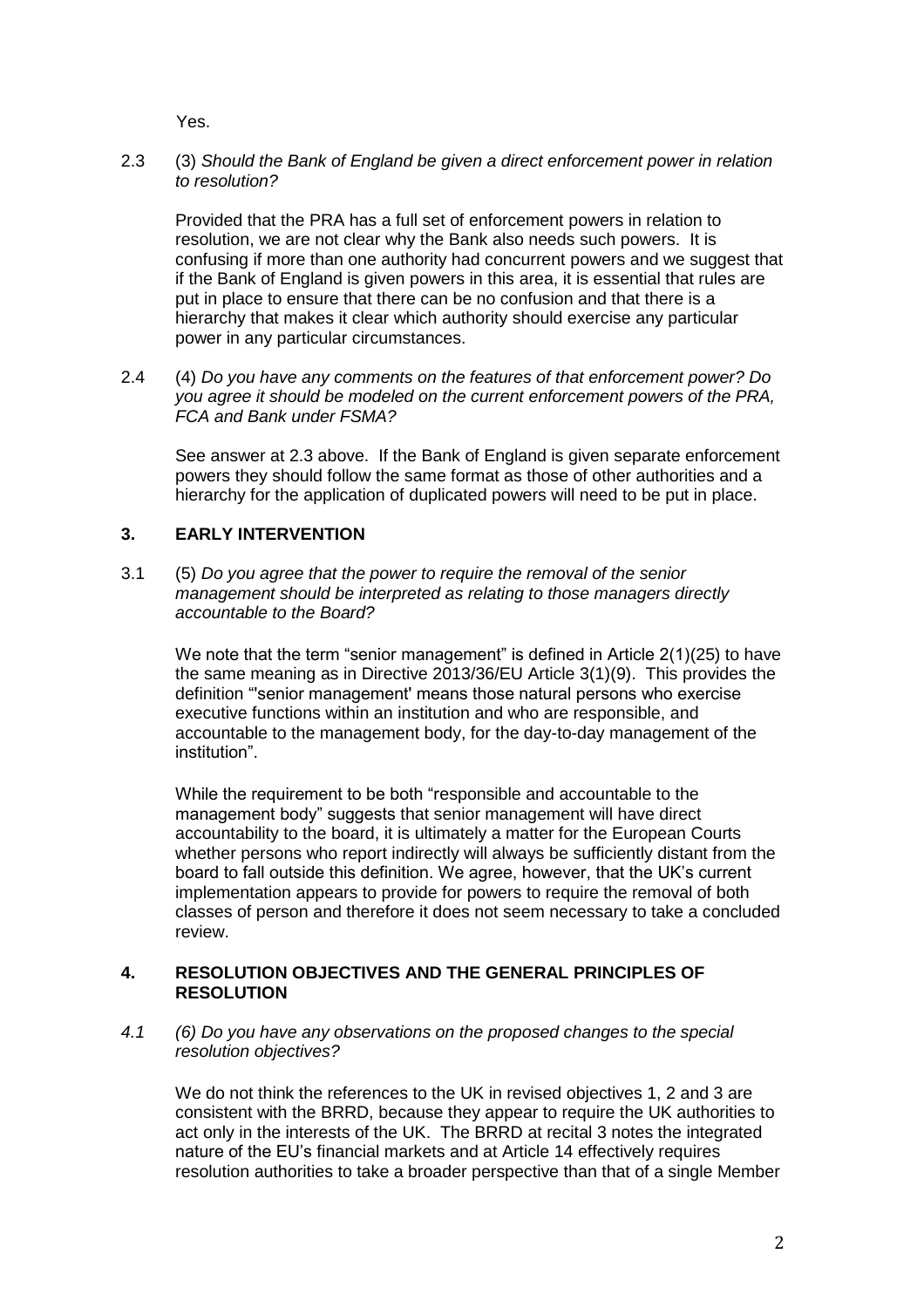State; Recital 29 emphasises that measures must not be directly or indirectly discriminatory on grounds of nationality. The body of the Directive at Article 34(2) provides resolution authorities must use resolution tools and powers in a way that "minimises the adverse effects on financial stability in the Union and its Member States, in particular, in the countries where the group operates" and Article 87 stresses similar considerations in decision taking by resolution authorities. The BRRD objectives set out in Article 31 and quoted in Table 6A of the Consultation Paper are clearly EU wide. Leaving the objectives in the UK legislation limited to the UK is not consistent with this EU- wide approach and the duties towards other Member States are also not expressed.

In Objective 2, in addition to deleting the reference to the UK we consider it would be better to follow the quoted language from Article 31(2)(2) BRRD rather than retain the words "to protect and enhance the stability of the financial systems of the UK". The words "protect and enhance" in the current language imply a duty to favour the UK without regard to the position of other Member States, while, once the reference to the UK is removed, the lower obligation "to avoid a significant adverse effect on the financial system" appears more appropriate given that this objective extends to all affected financial systems within the EU.

Objective 3 is not referred to in the BRRD, but is probably not inconsistent if the reference to the UK is deleted. Again, it may be better, given the geographical scope of the objective, to use language such as "preserve" or "avoid a significant adverse effect on" rather than "protect and enhance".

Finally, we could not see that the principle in Article 34(2) referred to above is reflected in the current legislation (as suggested at para 6.1 of the Consultation Paper) and we think a specific provision dealing with this principle is required. We do not think that the principle in Article  $34(3)$  is specifically covered either  $-$  it is intended to be an express acknowledgement that resolution has to be carried out within the State aid framework.

### **5. CONDITIONS FOR ENTRY INTO RESOLUTION**

5.1 (*7) Do you have any comments on the proposed changes to the conditions for entry into resolution?*

We have no comments.

### **6. VALUATION**

- 6.1 Although the Consultation Paper raises no questions and the work of the EBA will clearly be important in this area, we observe that this valuation exercise will be difficult and complex and that the first valuation will inevitably be provisional. The treatment of contingent claims and damages claims will be particularly important so as to ensure compliance with the duty not to deprive creditors of their rights – which could occur through mis-valuation at this stage.
- 6.2 As the original UK legislation did not contemplate such a valuation and it is not now intended to implement the recent UK bail-in legislation, we think a specific power for the appropriate UK authority to procure the valuations contemplated by the BRRD may be required to be included in the UK implementation.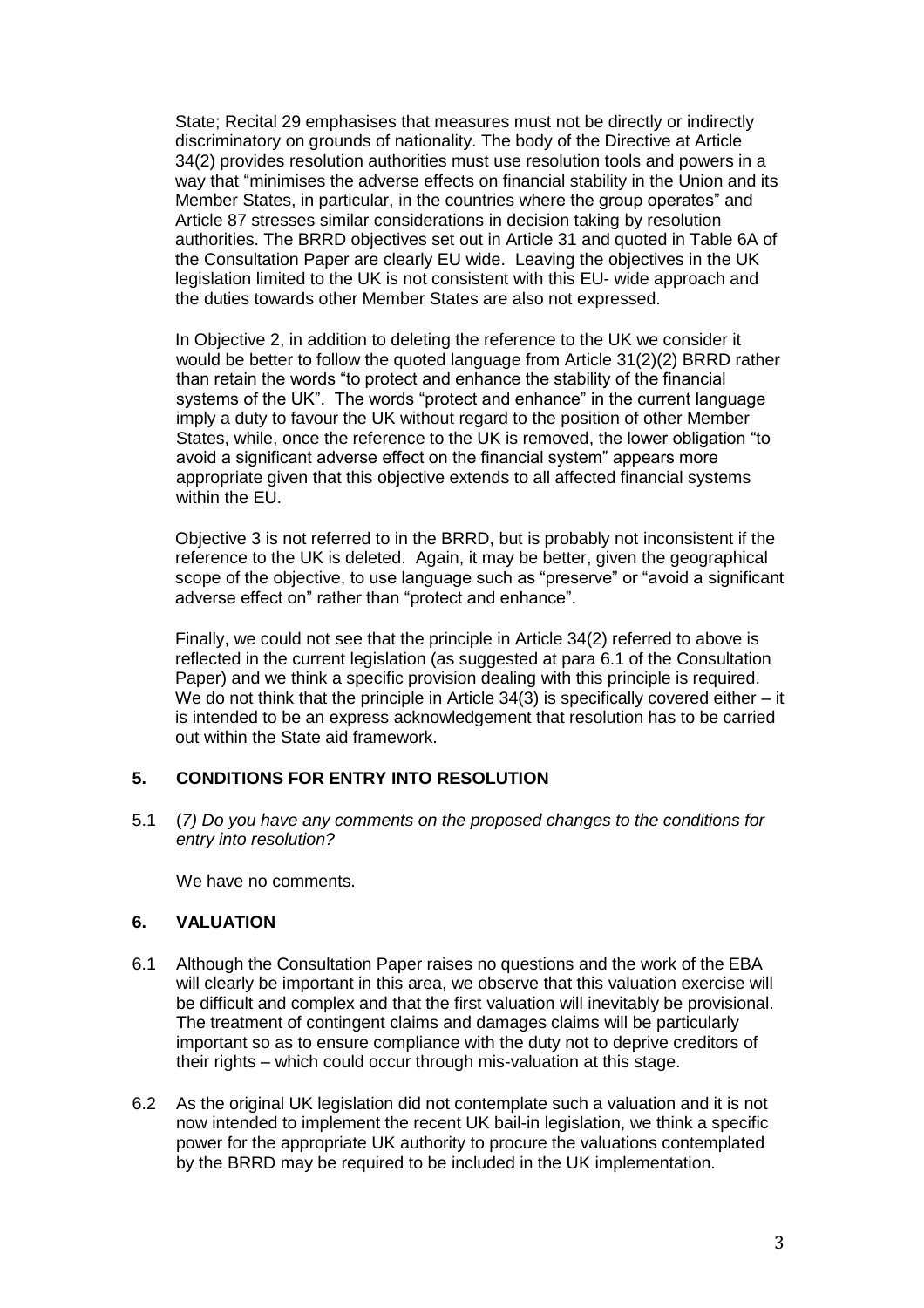## **7. SPECIAL MANAGER**

7.1 (8) *Do you feel that any changes to the Bank's ability to control an institution under resolution would be useful?*

We do not consider that changes are necessary in relation to these powers.

In relation to protecting the authorities and their staff in relation to shadow directors, it would be appropriate to have legislation of general application rather than case by case legislation. Article 72.4 BRRD provides an adequate basis for this. The Dunfermline Order language could be adapted for this purpose.

### **8. ASSET SEPARATION TOOL**

8.1 *(9) Do you agree with the proposal to allow for an "onward asset management vehicle"?*

Yes.

8.2 *(10) Do you agree that it should be possible to use the Bank Administration Procedure with the Asset Management Vehicle, so that the remainder of the bank that is placed in administration can provide services to the Asset Management Vehicle?*

Yes. We observe that there may be occasions where the assets used to provide services to a Bridge Bank and/or an Asset Management Vehicle, might themselves have to be placed in an Asset Management Vehicle (e.g. where the insolvent remainder of the bank is so depleted of assets by the effect of bail-in and Transfer Orders, that it is unable to fund the continued provision of such services at all, but they are vital to recovering value from other assets, or where there is a possibility that the assets used to provide those services will be required by a purchaser of a Bridge Bank and need to be safeguarded for that purpose). Given the provisions of Article 59, it seems unlikely the tool will be available in relation to a bank that, with the removal of such assets, is solvent and has adequate regulatory capital.

8.3 *(11) Do you have any other comments on the suggested approach to transposing the Asset Management Vehicle?*

No.

## **9. BAIL-IN – EXCLUDED LIABILITIES**

9.1 (12) *To the extent that the liabilities in relation to pension benefits attributable to variable remuneration must be within scope of the bail-in powers, do you agree that it should be possible for the pension trustee to reduce his liability to the beneficiary accordingly? Do you have comments on how this could be achieved?*

This question presumably refers to variable remuneration falling within the exception to excluded liability 6. We agree in principle to the extent that the trustee would have a liability in relation to variable remuneration on which no contribution to the scheme had been made. We believe that there will be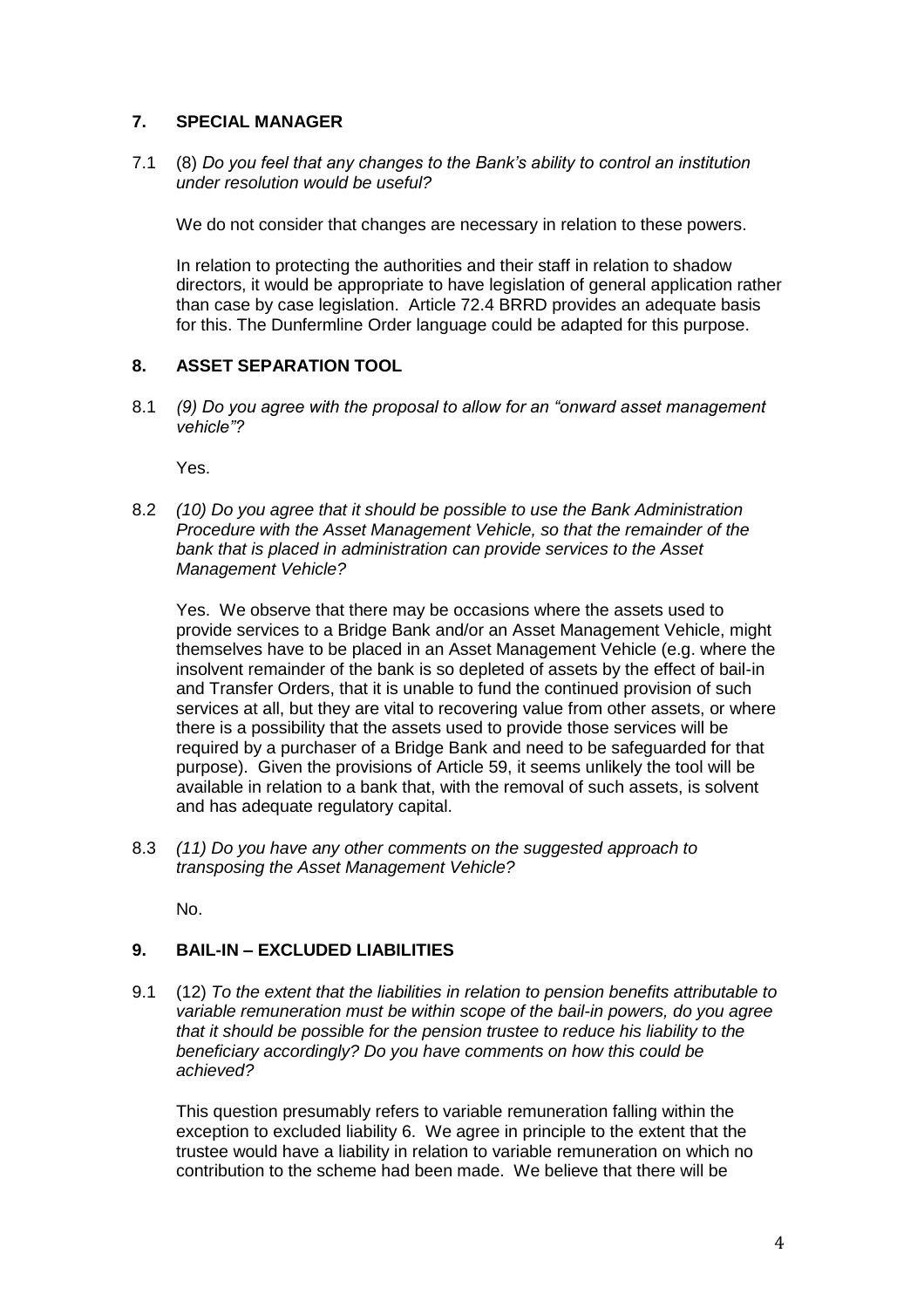responses from pension law experts that may be more useful in framing the legislation.

9.2 *(13) Do you agree that liabilities with no fixed maturity and which are callable at any point with less than 7 days' notice should fall within the definition of a liability with an original or remaining maturity of less than 7 days?*

Yes.

9.3 *(14) Do you have any other comments on the proposed changes to s. 48B?*

While we agree that most employers' pension liabilities will be in relation to occupational pension schemes, there will be some individual unfunded pension obligations, particular to individuals in the 80+ age-group, as such pension commitments were more common in 1950s-80s than they have become more recently. In addition, an employer might commit to purchase an annuity or other pension provision on an individual basis in some circumstances. We therefore think that it is important that the excluded liabilities at 7 include also liabilities owed directly to an employee or former employee by way of pension provision.

#### **10. CONTRACTUAL RECOGNITION OF BAIL-IN AND MINIMUM REQUIREMENT FOR OWN FUNDS AND ELIGIBLE LIABILITIES**

10.1 (*15) Should the regulators' powers to require the inclusion of a contractual clause regarding recognition of bail-in extend to mixed-activity holding companies where the subsidiary institutions are held by an intermediate financial holding company?*

We do not think these powers should extend to mixed-activity holding companies in those circumstances. If they did so extend, mixed-activity holding companies may have to exclude banking from their activities completely, in order to reduce their cost of capital and remain competitive in other business activities, and this would have adverse effects on competition in the provision of banking services and the efficiency of financial management for such groups.

10.2 (16) *Should the extension of the regulators' powers to require the inclusion of a contractual clause to require mixed-activity holding companies to include contractual recognition provision in accordance with Article 55, and the MREL provisions, be delayed until January 1 st 2016?*

We agree with that this requirement should be delayed as proposed. This would enable mixed-activity holding companies to adjust their organisational structures to avoid this requirement.

### **11. LOSS ABSORBANCY**

11.1 *(17) Do you have any comments on the proposed approach to implementing the requirement that shareholders and creditors must make a contribution to loss absorption and recapitalisation equal to at east 8% of the total liabilities of the firm, including own funds, before alternative resolution financing arrangements can be accessed?*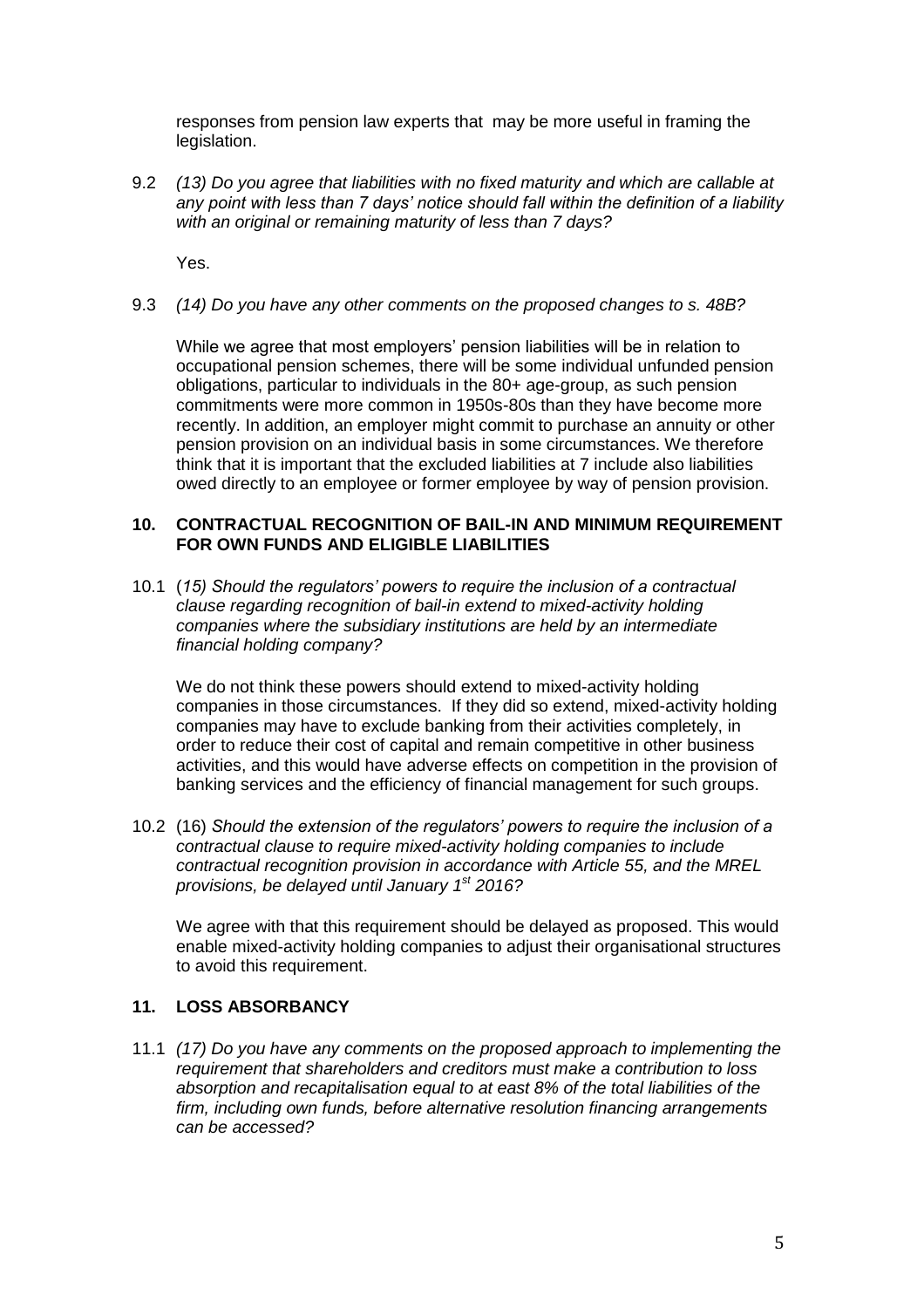We find the relationship between Article 44 and 45 of BRRD on the one hand, and Articles 59 and 60 on the other, difficult to understand. Articles 59 and 60 appear to provide for a full write down of capital instruments in advance of the use of any resolution tools (see Article 60(5)). This would seem difficult to do without immediate moves into a full scale resolution or government recapitalisation, because the effect of this write-down is likely to be to leave the bank inadequately capitalised. It would seem that Articles 59 and 60 will always govern the write down of capital instruments.

We note that Articles 59 et seq are not part of the resolution tools, but operate independently. It is necessary that the UK legislation recognises this. We comment further on these Articles below.

11.2 *(18) How should situations with a bank or investment firm where over 92% of its liabilities at the point of resolution be dealt with? Do you think that this is a realistic scenario?*

We think this is an unrealistic scenario. If any guidance is thought necessary it should be sought from the EBA, as ultimately it would be a matter for the CJEU to resolve. We think, however, that it is unlikely this issue will arise.

### **12. SAFEGUARDS FOR PROTECTED ARRANGEMENTS IN BAIL-IN**

12.1 *(19) Do you have any comments on the proposed safeguard for protected financial arrangements in bail-in?*

Liabilities for claims for damages could, in some circumstances, be secured (e.g. where a damages claim arises for breach of the terms of a secured debt or where security has been given in respect of a specific claim). Even though these cases will be rare, in order to adhere to the scheme of the BRRD the implementing legislation should provide that the exclusion from the safeguard does not apply to the extent that security has been given in relation to a damages claim.

12.2 Although no comments are sought on the earlier part of section 12 of the Consultation paper, we observe that the safeguards provisions in relation to eligible deposits require further thought in relation to the new Directive 2014/49/EU on deposit guarantee schemes. This effectively makes most personal and corporate bank deposits eligible deposits which are covered for the first euro100,000 or equivalent (currently £85,000). However, eligible deposits are excluded from the safeguards. As most corporate deposits and a few personal deposits are the subject of netting and set-off arrangements, the BRRD requires that they are protected. The Safeguards order should therefore be amended so as to protect these deposits in total if they are transferred under a partial property transfer order, with clarification that transfer of the whole deposit (together with any contracts capable of set off or netting) to an operating bank satisfies the obligation of the FSCS deposit protection scheme to make the covered amount available within a very short space of time. Where an eligible deposit is not to be transferred, then the FSCS will have to pay the depositor the covered amount before or after netting or set off, where this is applicable. The valuation exercise is designed for the prompt identification of net amounts where appropriate.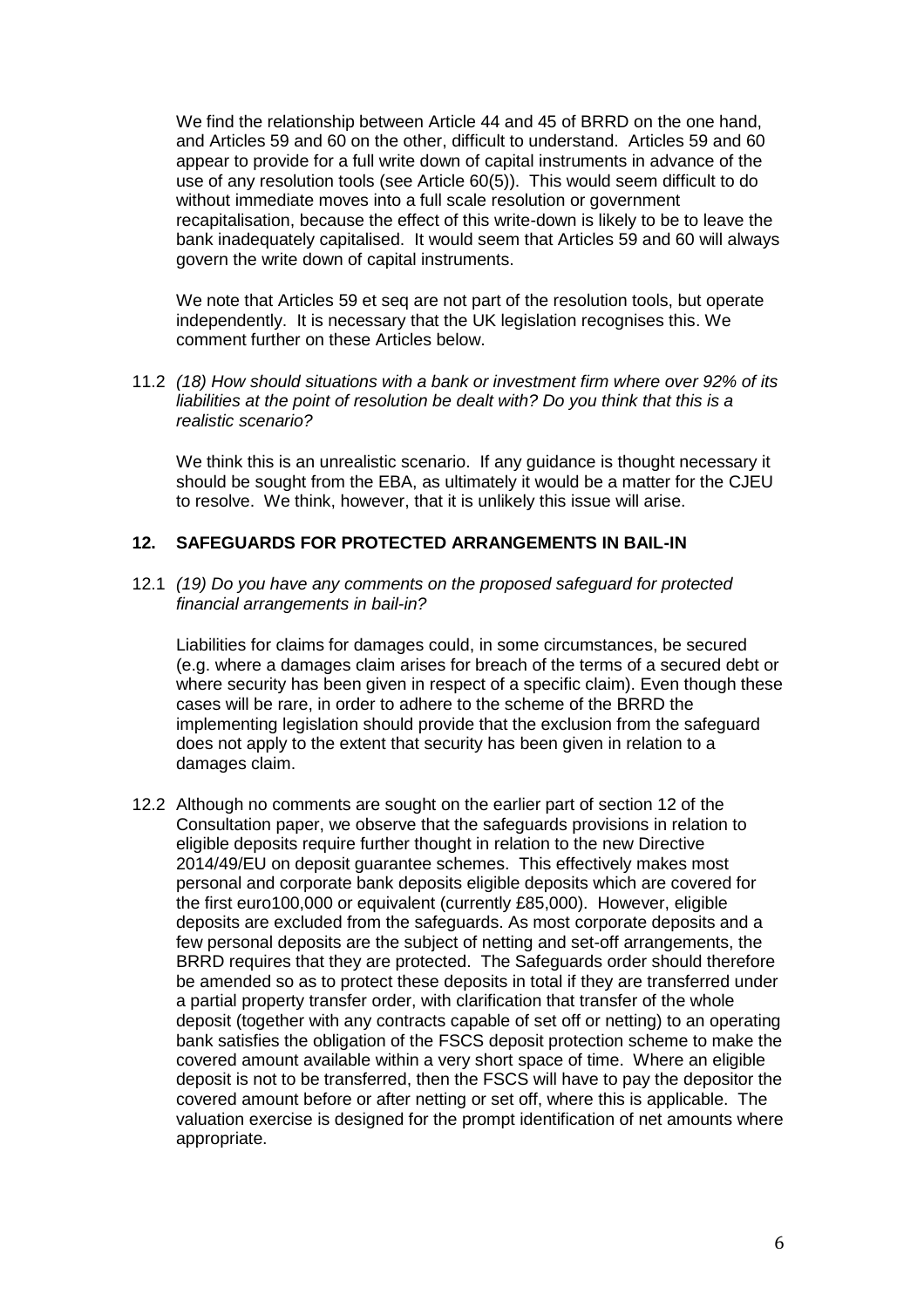If eligible deposits subject to netting or set-off are not protected, then this could affect the availability of netting and set off arrangements for corporate deposits, with serious consequences for both banks and their corporate customers, as regards cost of capital for banks and cost of banking for customers.

While it would be possible to provide that the covered amount of the deposits of any depositor with any bank should be excluded from netting arrangements, this would be more difficult to administer (large groups will have a large number of members and several are likely to have more than one account with balances varying greatly according to fluctuations in income and expenditure) so that identification of the excluded amount would be difficult. In addition this would simply reduce the efficacy and ease of administration of the netting and set-off arrangements for both banks and corporate customers. We therefore do not recommend this alternative approach.

### **13. GOVERNMENT STABILISATION OPTIONS**

13.1 Although comments are not sought, we observe that the effect of the requirements of Articles 59 and 60 seems to be that it would be necessary to use one of these options to recapitalise a bank in the short term, if it was desired to continue the same legal entity/ies as a going concern, as (pursuant to Article 60(5)) resolution tools (including these) can only be used when the capital instruments of the bank have been written off, leaving it with an impaired capital structure.

## **14 WRITE DOWN OF CAPITAL INSTRUMENTS**

14.1 *(20) Do you agree with the proposed approach to the implementation of the write down and conversion provisions? Do you have any comments on the draft Order?*

Generally the approach is sensible, but we cannot see any justification in Articles 59 and 60 for the proposed general condition in the new section 6A(2) lead-in that "relevant capital instruments of the bank need to be converted into Common Equity Tier 1 instruments in order to restore the Common Equity Tier 1 ratio of the bank". While this condition would reflect Article 59(3)(b), (c) and (d), the power has to be used also in the circumstances laid down in Article 59(3)(a) and (e), which effectively means before the use of any type of resolution tool or to restore viability. It may be that the new section 6B is intended to cover those other cases, but this is far from clear from the language used and the references back to section 6A which make it appear supplementary to section 6A. We recommend that the drafting is clarified to specifically cover all elements of Article 59(3) in section 6A and deal with mechanics in section 6B.

We also note that while a conversion might restore viability in the broad sense, it would not address either cash flow issues (likely to be exacerbated by the use of this tool) or regulatory capital requirements (which are likely to be depleted below the minimum). Therefore either use of government tools under Articles 56-8, or of the other resolution tools will almost always have to follow.

As the use of this power has to precede resolution and is different from it, it is possible that use of these powers could default the institution's contracts and not be covered by the statutory provisions intended to prevent use of resolution tools having this effect. To obtain the best possible outcome, we recommend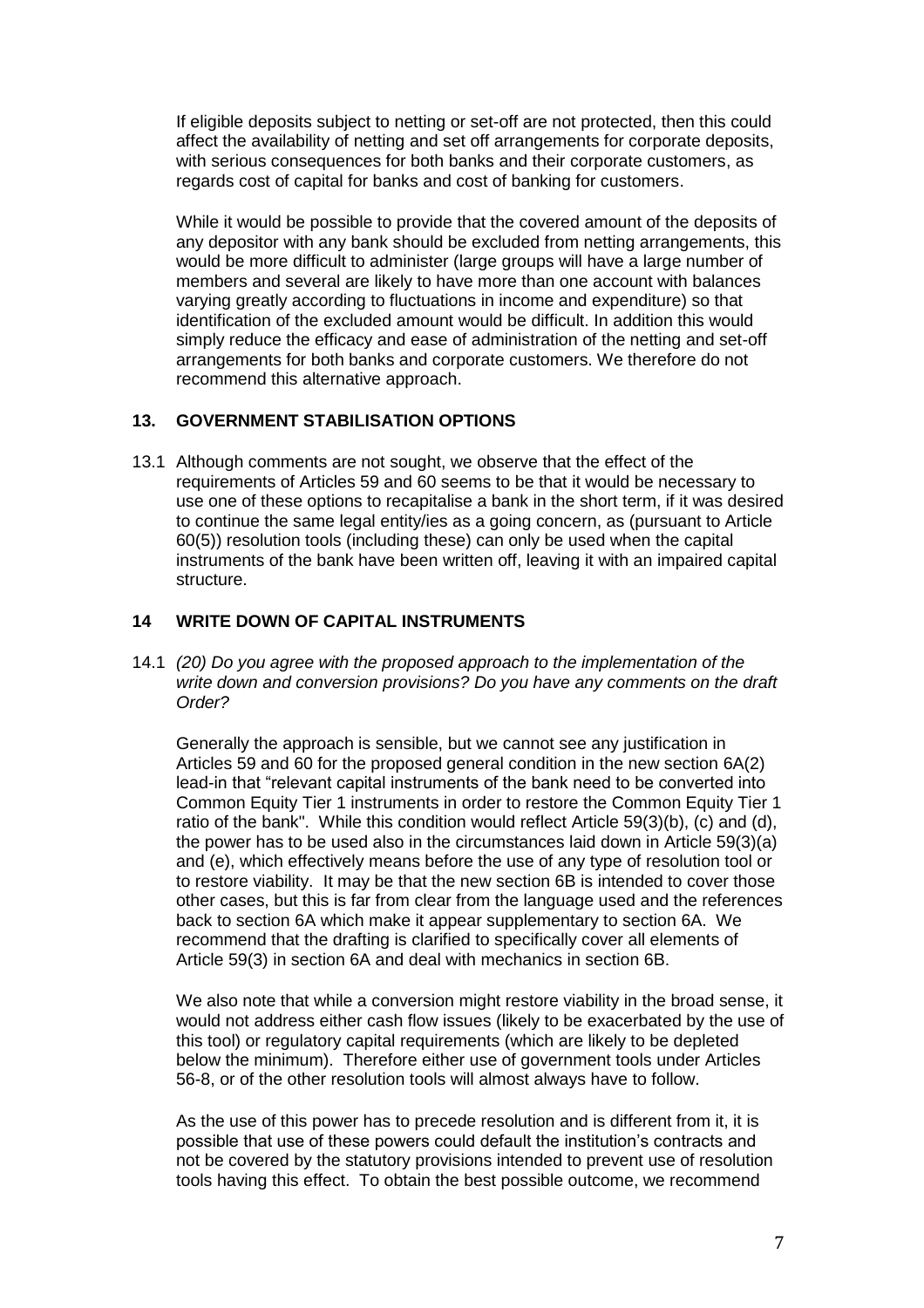that the protections in Section 48M of the Banking Act 2009 (which currently protect a bail-in from triggering a default event provision) should be extended to a conversion or write off under Article 59 et seq.

This could be remedied in the transposition either by extending the definition of a resolution instrument to include a mandatory writedown or conversion under Article 59 et seq or by inserting a new section replication section 48M specifically for these measures. The legislative basis is provided in that Article 68 of the BRRD requires this protection to be applied to crisis prevention measures which are defined in Article 2(1)(101) to include Article 59 measures. .

14.2 (21) *Do you agree with the Government's preliminary view that the "No shareholder or creditor worse off" safeguard does not apply in relation to the write-down and or conversion of capital instruments?*

We note that Article 60(2)(b) provides that "no liability to the holder of the relevant capital instrument shall remain under or in connection with that amount of the instrument, which has been written down, except for any liability already accrued, and any liability for damages that may arise as a result of an appeal challenging the legality of the exercise of the write-down power;"

This appears to preclude application of the "no shareholder worse off" provision, but it is necessary to provide a mechanism for the holders of relevant capital instruments to assert that the power has been incorrectly exercised. In view of the reference to damages, consideration needs to be given to whether there is clearly a right to bring a claim for damages under general law, bearing in mind that this remedy is not one that flows from judicial review.

### **15. POWERS OVER BRANCHES OF THIRD COUNTRY INSTITUTIONS**

15.1 *(22) Do you agree with the proposal not to extend share transfer powers to branches of third country institutions?*

Yes. This power would be extremely difficult to exercise under the present legal framework for dealing with the insolvency of a foreign company, where UK processes are likely to be ancillary.

15.2 *(23) Do you feel that the Bank of England should have the full set of resolution powers (with the exception of share transfer powers) over branches of third country institutions when acting independently to resolve a branch?*

Yes – building on UK insolvency law, these would be powers in relation to the company with a branch in the UK, limited in application to measures necessary to resolve the branch.

15.3 *(24) If not, what powers do you feel would be appropriate, in order to ensure that the risks posed by branches of third country institutions can be addressed effectively?*

Not applicable.

15.4 *(25) How should the assets, rights and liabilities of the branch be defined for the purposes of resolution of a branch?*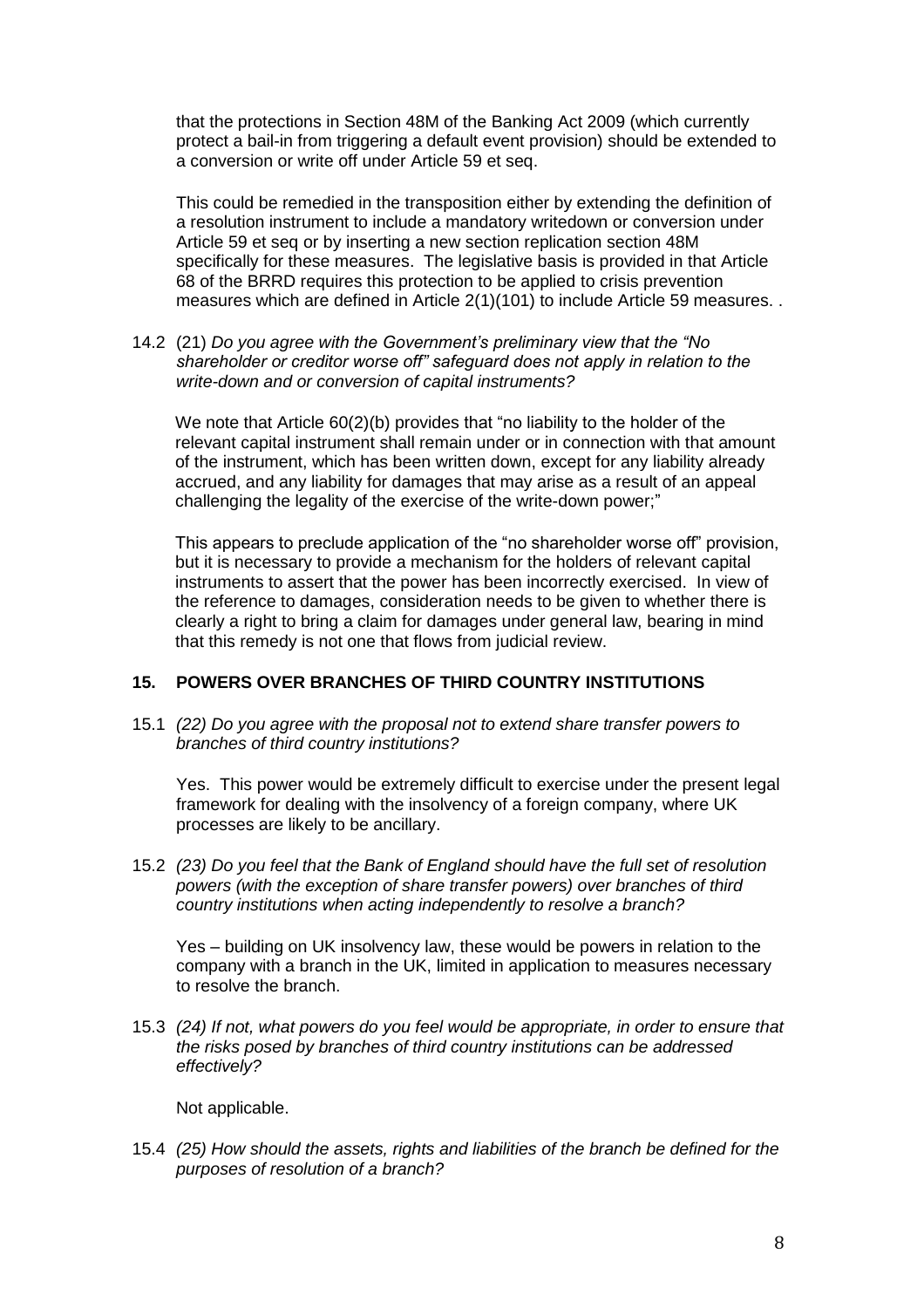This is a difficult question, especially as banking is a highly international activity. Our comment on the insolvency law approach may be useful as powers can be given without definition of these assets, rights and liabilities. A regulated branch may be required to produce regulatory accounts which would be a basis for identifying those assets for the purposes of use of these powers.

### **16. RESOLUTION FINANCING ARRANGEMENTS**

16.1 *(26) Should the bank levy be used to meet the ex-post funding requirements and replace the initial contributions from the bank levy in the event they are used, or should these be repaid by establishing resolution financing arrangements which follow the Delegated Act on contributions to resolution financing arrangements?*

This is primarily a matter on which the views of banks paying the levy are relevant. Option 1 is closer to the present arrangements and may therefore be easier to implement, at least in the short term.

16.2 *(27) Should the contribution of the deposit guarantee scheme be capped at 50% of the target level of the deposit guarantee scheme, or at a higher level?*

This is a financial matter on which we have no views.

### **17. DEPOSITOR PREFERENCE**

17.1 *(28) Do you agree that floating charges should rank after secondary preferential debts on insolvency? If not, what characteristics do floating charges have which make them suitable to benefit from higher protection?*

We do not think this is the right approach for floating charges created by banks. For regulatory reasons a bank is not likely to create a "qualifying floating charge" over substantially all its assets. That is the only sort of floating charge which might be suitable for ranking after deposits as proposed, a ranking which is highly likely to destroy all value in the charge.

The only floating charges created by banks are over discrete pools of assets – eg securities – often to provide collateral to exchanges or central counterparties. Where the security arrangements allow the bank to manage substitution of the securities in the pool, provided that value is maintained and there is no default, English law is likely to characterise the charge as "floating" even though the parties have expressed their charge to be fixed: it is extremely difficult to be certain that in law a fixed charge has been created with such a degree of possession and control for the charge-holder that the English courts will recognise it as fixed, yet it is hugely inefficient to restrict management of the charged portfolio. If this type of charge were rendered effectively valueless by postponement to depositors then all UK banks and branches of foreign banks liable to resolution in the UK, will be at a considerable and unnecessary disadvantage in the financial markets, and financial markets whose local legal systems do not raise this problem will be at an advantage to the City. The lack of effective priority for these charges could also add to the risks to financial stability occasioned by the failure of a bank.

Given the importance of these charges (the characterisation of which is uncertain) to the financing and business operations of banks, we recommend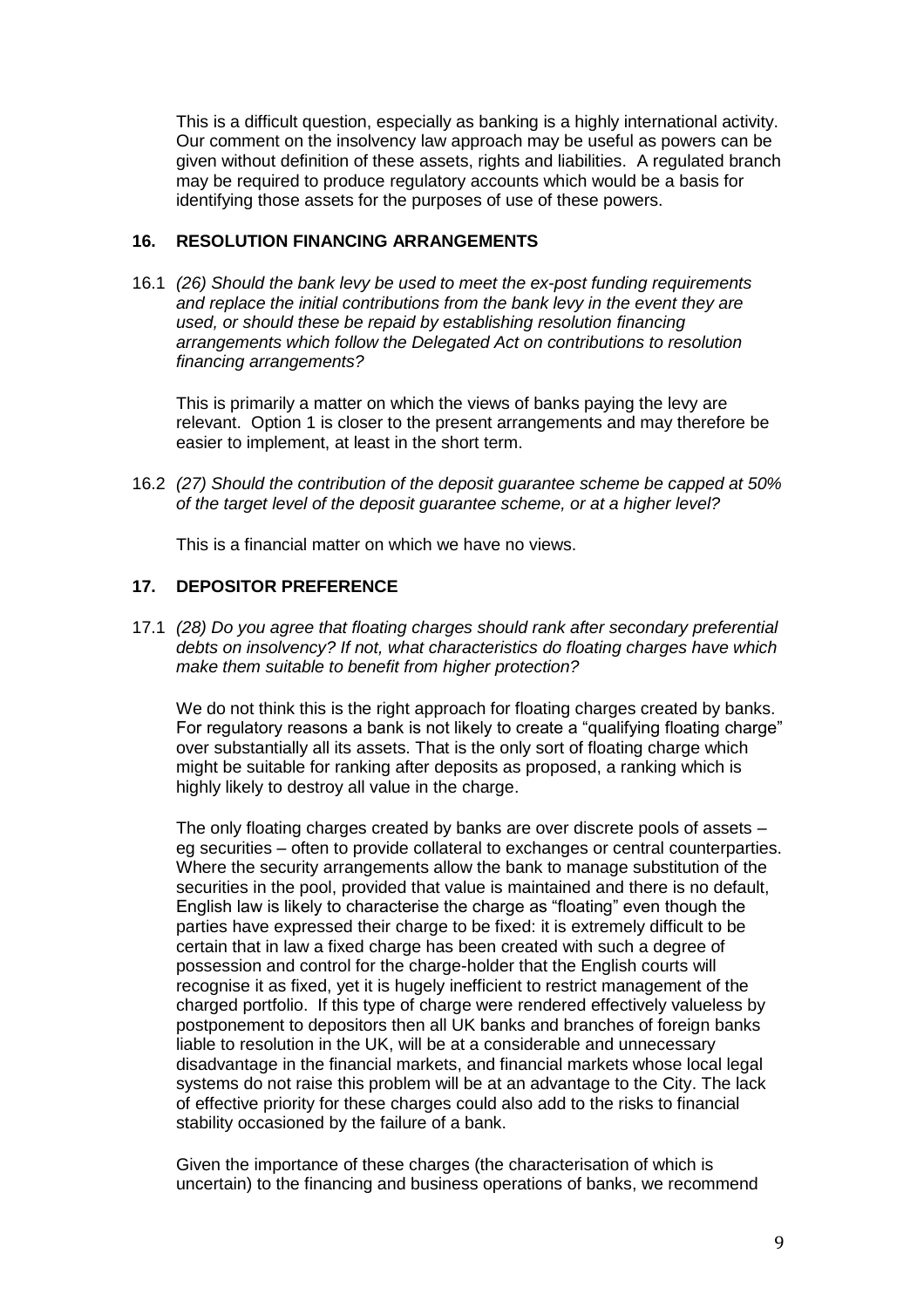strongly that floating charges are not postponed to deposits, or at least that postponement is limited to qualifying floating charges as defined in the Insolvency Act 1986 (as amended in the Enterprise Act 2002). We also note that this issue emphasises the need to tackle the underlying legal problem, which has been too long postponed.

Even if not postponed to depositors, the present position is that very many types of floating charges (including market and system charges which are recognised as important to the operation of the financial system and other charges over discrete but variable pools of assets as described above) will not fall outside the definition of of a security financial collateral arrangement as defined in the Financial Collateral Arrangements Regulations ("FCARs") as a result of recent case law. This means that Article 10(2A) of the FCARs, which gives priority over preferential creditors, will not apply and in addition the charged assets under UK insolvency law are under the control of the administrator and not available to the charge-holder, as envisaged by the Directive underlying the Regulations.

Charges given to CREST settlement banks by CREST members over their securities in CREST are a prime example of system charges which are floating charges. While, despite being floating charges they may benefit from Article 14(6) of the SFRs, because Euroclear UK and Ireland Limited (the operator of CREST) is designated under the SFRs and these charges should qualify as "collateral security" for the purposes of the SFRs. This will apply to give these charges priority over preferential debts, provided that these new preferential debts are clearly included - which may require amendment to this provision. However, not all systemically important counterparties are designated under the SFRs and, as explained above, Article 10(2A) of the FCARs will apply to floating charges only in rare instances.

However there are other floating charges or deemed floating charges which are system or market charges which will fall through the gaps of designation and without other amendments to the FCARs will be postponed to deposits and therefore unable to provide collateral to support the smooth working of the financial system. There are powers in the Banking Act 2009, as amended, which should be used to ensure that those floating charges vital to the operation of the financial system (which will include those created by banks) can benefit from the Regulations and effectively be treated in the same way as fixed charges with priority to preferential debts. Again Article 10(2A) FCARs may require amendment to include these new categories of preferential debt.

17.2 *(29) Are you aware of any pre-1997 corporate shareholding members of a building society?*

We believe the Building Societies Association would have the best and most complete information on this.

17.3 *(30) Should the powers under section 90B of the Building Societies Act 1986 be exercised so that any existing accounts which will not benefit from depositor preference rank pari-passu with unsecured creditors?*

The discussion in section 17 of the Consultation paper suggests that deposits not qualifying for depositor preference would rank pari-passu with unsecured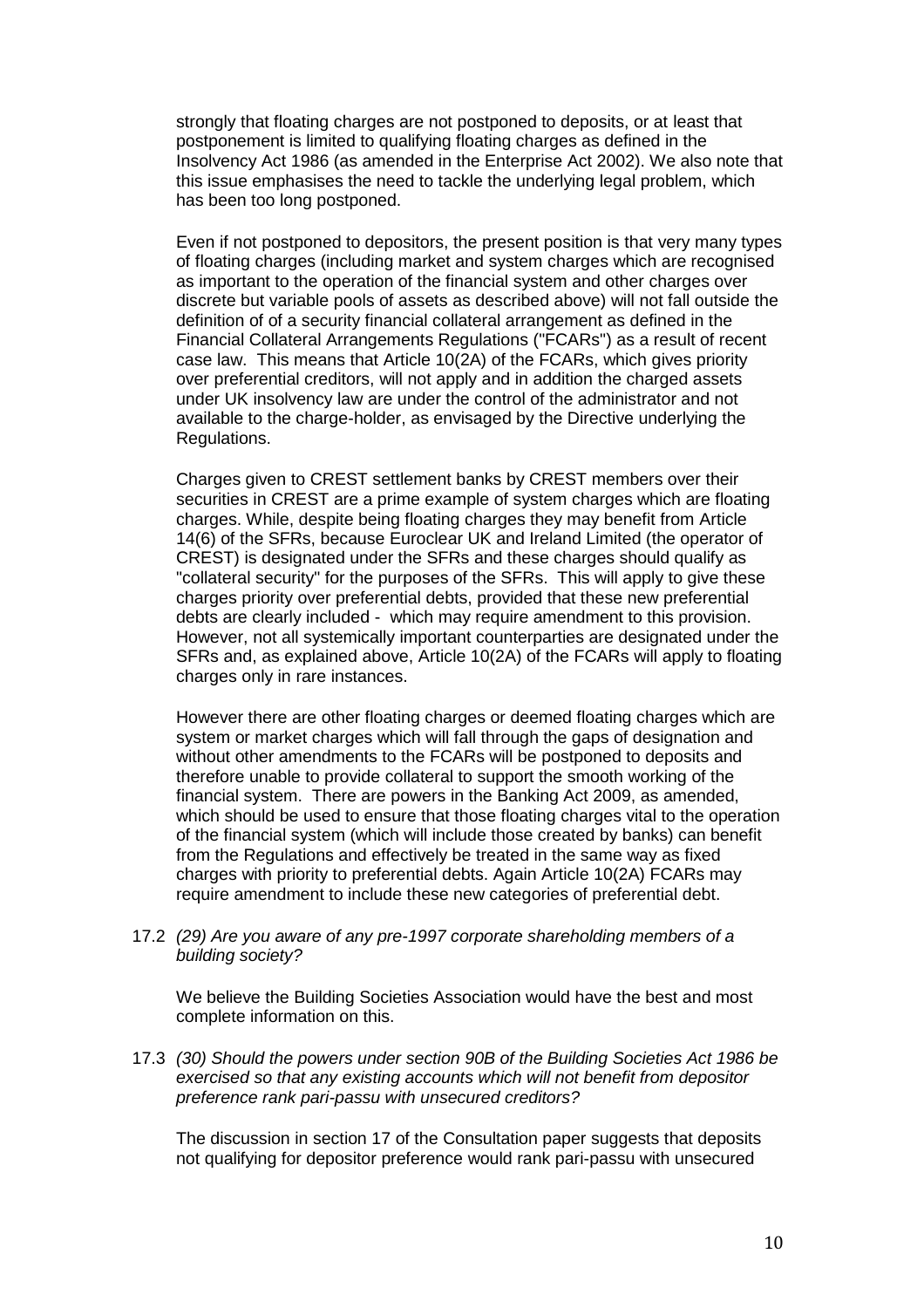creditors. We note that most accounts with building society will qualify fully for either primary or secondary depositor preference.

Assuming that there are old corporate deposits that do not qualify for coverage by FSCS after the scheme is extended to corporate deposits in July 2015, we agree it would be appropriate that these rank pari-passu with unsecured creditors.

## **OTHER – CLARITY OF LEGISLATION**

We draw the attention of the Government to the opening recital of Directive 2014/49/EU (on deposit guarantee schemes) which reads as follows: "Directive 94/19/EC of the European Parliament and of the Council has been substantially amended. Since further amendments are to be made, that Directive should be recast in the interests of clarity."

For a British lawyer, Directive 94/19/EC as amended was not particularly tortuous. By comparison, UK law in the fields of Financial Services and banking regulation, both primary and secondary, is extensive and complex and is a minefield of much amended provisions (such that the numerical conventions of section and article numbering are sadly strained). In addition no official consolidated texts are published in a timely fashion for primary legislation and none at all for secondary legislation. Yet this legislation applies in areas of huge importance to the UK economy and its international standing and the legislation is the focus of efforts at better enforcement.

Can we urge the Government, once the current round of legislation is complete, to address as a priority the production of consolidated legislation in the fields of financial services and bank regulation, or, at least, the prioritisation of production of official consolidated texts for the statutes and key SIs. This would represent a considerable saving of money for all concerned in dealing with this legislation, including Government and enforcement authorities and should enhance understanding and enforcement potential for this legislation, as well as providing very much greater clarity for the international audience affected by it.